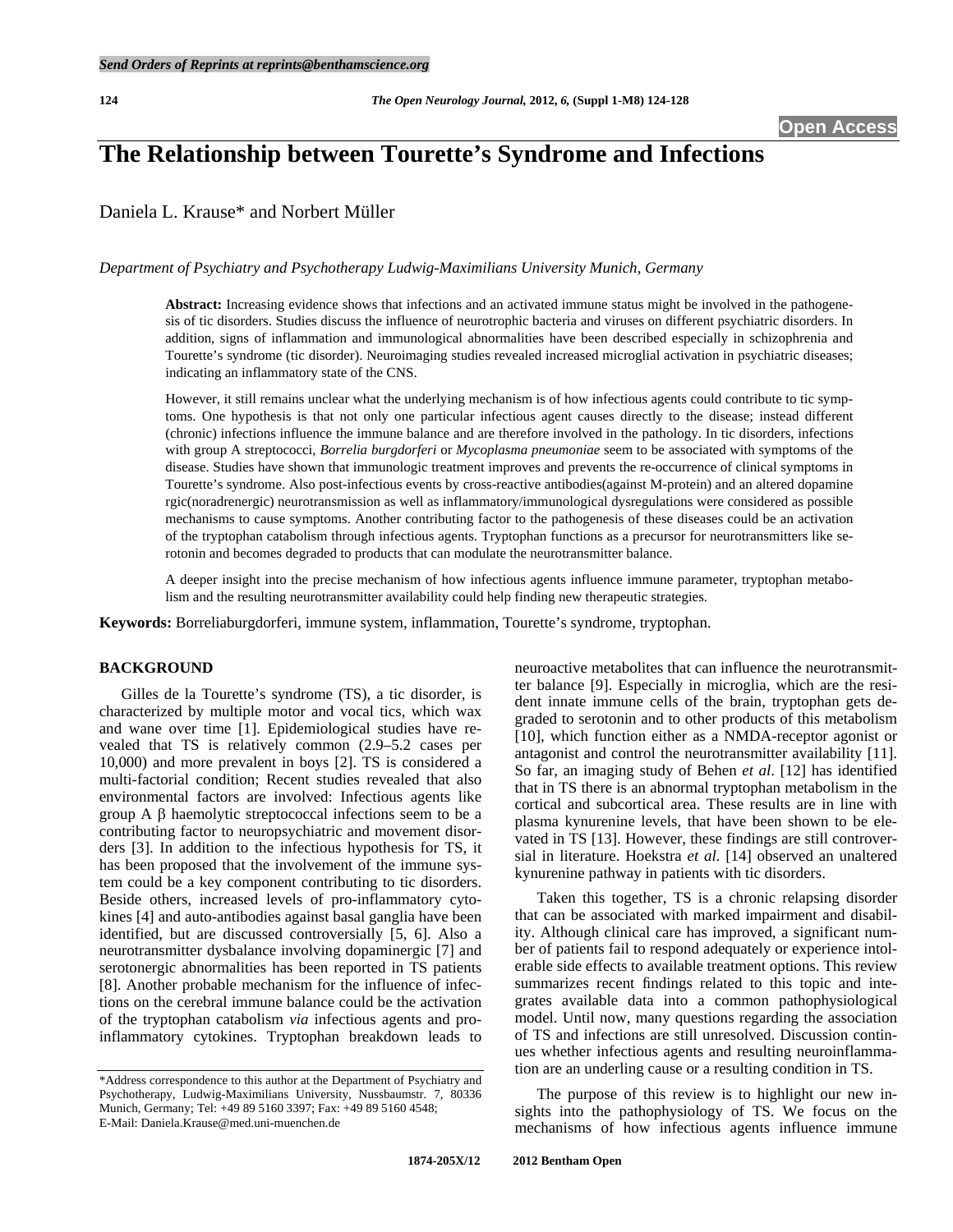parameters, tryptophan metabolism and the resulting neurotransmitter availability. And what strategies result from this underling neuroinflammation for future treatment options for TS? The different levels of dysfunction in TS are illustrated in Fig. (**1**).

### **INFECTIONS AND TOURETTE'S SYNDROME**

 The ethiology of TS is considered to be multi-factorial. In the past years research has focused on infections as a possible contributing factor to the disease or at least to a subgroup of TS patients. It has been observed that children with streptoccoal infections can develop movement disorders such as Sydenham's chorea. These specific movement abnormalities with the clinical phenotype of poststreptococcal tics and obsessive–compulsive disorders are termed pediatric autoimmune neuropsychiatric disorders associated with streptococcal infection (PANDAS) [[3\]](#page-3-1).

PANDAS are characterized by the following criteria: 1. prepubertal onset; 2. chronic tic disorder or obsessive– compulsive disorder; 3. sudden periods of severe exacerbations (''saw tooth'')—relapsing-remitting course; 4. temporal association of onset and one or more exacerbations with clinical evidence of a streptococcal infections; 5. the presence of subtle neurological findings such as reduced fine motor coordination or increased motor hyperactivity (but not overt chorea) [[15\]](#page-3-13). However, comparing epidemiological studies and case reports on PANDAS reveals that there is no consistent use of these criteria [[16\]](#page-3-14). Therefore the PANDAS concept itself remains controversial. Like in other poststreptococcal diseases auto-antibodies seem to be involved in the pathology. Also the detection of elevated levels of antibodies to the caudate nucleus and putamen in patients with tic-type hyperkinesias supports the association of the striate area in disease development and provides evidence of the autoimmune nature of the process [[17,](#page-4-1) [18\]](#page-4-2). In addition to streptococci, several other infectious agents have been proposed to play an essential role in the pathogenesis of TS. Two case reports revealed that *Mycoplasma pneumoniae* might be associated with tic symptoms [[19,](#page-4-3) [20](#page-4-4)]. This assumption was strengthened by a study that compared 29 Tourette patients to healthy controls regarding the Mycoplasma infection rates. The study found significantly more elevated antibody titers against *Mycoplasma pneumoniae* in TS patients as compared to controls [\[21](#page-4-5)]. Furthermore, an association between herpes simplex virus 1 and the exacerbation of tics was stated [\[22](#page-4-6)]. Also an acute infection with *Borrelia burgdorferi* presenting as TS was reported [[23\]](#page-4-7). Our own group also identified infectious agents as contributing factors in TS: A significantly higher rate of TS patients had elevated antibody titers against *Chlamydia trachomatis* as compared to controls and trend towards a higher prevalence in the Tourette's group was shown for *Toxoplasma gondii* [\[24](#page-4-8)].

Unitl now, none of these infectious agents has been linked consistently with TS. Thus a hypothesis is that infections do not directly cause symptoms of the disease, instead they could contribute to TS by triggering an immune response. Therefore the observations of a dysbalanced immune system will be discussed for TS.

### **IMMUNE PARAMETERS IN TOURETTE'S SYN-DROME AND POSSIBLE UNDERLYING MECHA-NISMS OF THE ASSOCIATION OF TS AND INFEC-TIOUS AGENTS**

 In TS patients nonspecific markers of immune activation have been found to be elevated: The parameter neopterin serves as a biomarker of cell-mediated immunity. It is produced by human monocytes/macrophages during Th1-type immune responses, after stimulation with interferon- $\gamma$ . Increased levels of neopterin have been observed in association

## **Levels of dysfunction in Tourette's syndrome – a psychoneuro-immunological model**

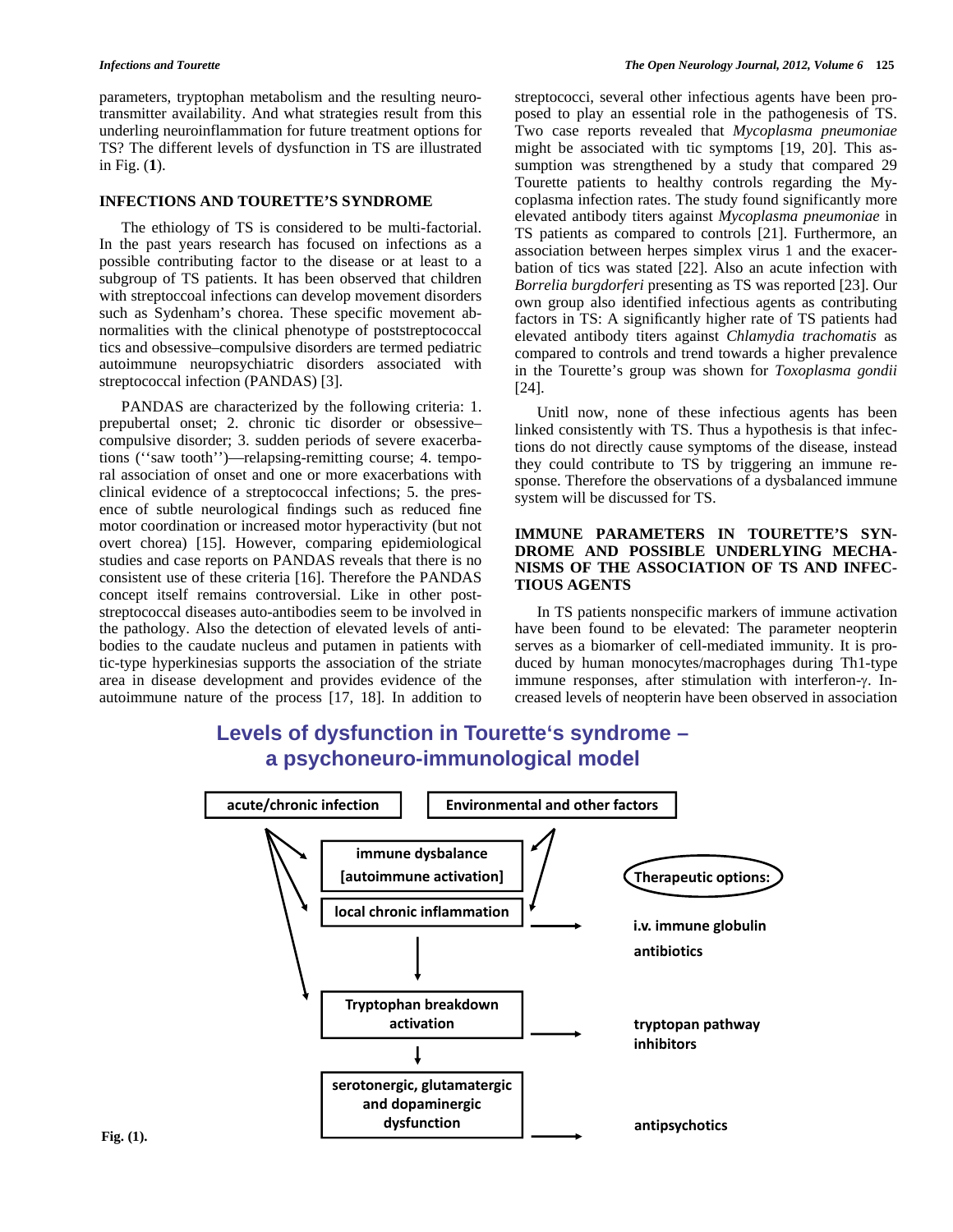with several autoimmune diseases [\[25](#page-4-9), [26](#page-4-10)]. Also in TS, neopterin levels at baseline were elevated in patients compared to healthy controls [[13\]](#page-3-11). Another marker is c-reactive protein (CRP), which is an acute-phase protein. It gets secreted mainly in the liver and is modulating inflammatory responses, although the exact mechanism remains controversial. Luo *et al*. tried to identify a biomarker from patients with serologically defined PANDAS. The authors observed that at baseline, patients demonstrated significantly higher levels of D8/17-reactive cells (a marker ofrheumatic fever) and neopterin, compared with control subjects,but there was no consistent pattern of change when exacerbation time points were compared with baseline or follow-up time points. Unlike neopterin levels, a comparison of CRP levels for patients versus control subjects at baseline indicated no significant difference between TS and controls [\[27](#page-4-11)].

Also cytokines have been proposed to be involved in TS. Leckmann *et al*. found that interleukin (IL)-12 and tumor necrosis factor alpha concentrations at baseline were elevated in patients compared with control subjects. Both of these markers were further increased during periods of symptom exacerbation[\[4\]](#page-3-2).

Also other immunologic studies of early-onset OCD and tic disorders have found and focused on the link between newly acquired streptococcal infections and symptom exacerbations [\[15,](#page-3-13) [27,](#page-4-11) [28\]](#page-4-12) and the presence of potentially pathogenic antineural antibodies [[29\]](#page-4-13). However, it remains controversial which parallels can be drawn from peripheral cytokines to processes in the central nervous system (CNS). It is known that peripheral cytokines influence brain cells through various mechanisms such as passive transport into the CNS, second messengers and active transport during pathological conditions [[30,](#page-4-14) [31](#page-4-15)]. In some patients with TS, Bos-Veneman *et al*. showed that they have decreased serum immunoglobulin (Ig) G3, and possibly also IgM levels, though only few patients had fully expressed Ig immunodeficiency as compared to controls [[32\]](#page-4-16).

One explanation of how an altered immune balance caused by infectious agents could contribute to psychiatric symptoms is the 'kindling hypothesis', which is used to convey the conceptof the development of persistent hypersensitivity to a given stimulus. While regularly a certain stimulus is mandatory for the initiation of the immune response, i.e. the release of cytokines and other mediators of immune activation, kindling is associated with an increased release of cytokines after re-exposure to the same stimulus or a weaker stimulus is necessary for the same amount of activation [\[33](#page-4-17)].

So, is the connection between infectious agents and immune system relevant for disease pathology? New acquired or chronic neurotrophic infections can influence the immune balance and cause neuroinflammation and/or persistent immune changes. The question is how these immune changes might contribute to clinical symptoms?

 Therefore the characteristics of neuroinflammtion need to be taken into consideration:

 Inflammation in the brain is characterized by activation of glial cells (mainly microglia and astrocytes) and expression of key inflammatory mediators as well as neurotoxic free radicals. Not much is known so far about the role of neuroinflammation in TS. However, this tic disorder shows a lot of pathophysiological parallels to other psychiatric diseases (e.g. considering the neurotransmitter dysbalance). It has been suggested that neuroinflammation is associated with neurodegenerative disorders—both acute (e.g. stroke, injury) and chronic (e.g. multiple sclerosis, Alzheimer's disease). In this context, microglia cells play a crucial role and therefore microglia and cytokines have been extensively studied in these conditions. In the CNS, microglia are the resident phagocytes of the innate immune system. In an activated state, microglia produce various pro-inflammatory cytokines and other immune mediators that create a neurotoxic milieu leading to disease progression [\[34,](#page-4-18) [35](#page-4-19)]. Micro-

apart from astrocytes and oligodendrocytes [\[36\]](#page-4-20). Since the 1970s there has been wide recognition that microglia are immune effectors in the CNS that respond to pathological conditions and participate in initiation and progression of neurological and psychiatric disorders by releasing potentially cytotoxic molecules such as pro-inflammatory cytokines, reactive oxygen intermediates, proteinases, and complement proteins [[37\]](#page-4-21). This means that their phagocytic function can be beneficial while their inflammation related functions might be detrimental for neuropsychiatric diseases.

glia are one of three glial cell types in the CNS. They play an important role as immunocompetent and phagocytic cells in the event of injury and disease. Del Rio Hortega determined in 1927 that microglia belong to a distinct glial cell type

 A probable mechanism of how infections can influence the cerebral immune balance could be the activation of the tryptophan catabolism *via* infectious agents and elevated proinflammatory cytokines [\[9](#page-3-7)]. In the CNS tryptophan degradation takes place especially in microglia (also partly in astrocytes and neurons). The essential amino acid tryptophan gets degraded either to serotonin or over the kynurenine pathway (KP) to other products [\[10](#page-3-8)], which function either as a NMDA- receptor agonist or antagonist and control the neurotransmitter availability [\[11](#page-3-9)]. The activation of this KP has been shown to play an important role in the pathophysiology of neuropsychiatric disorders (e.g. schizophrenia) [[38\]](#page-4-22). Also for TS, Behen *et al*. have identified in an imaging study that TS patients have an abnormal tryptophan metabolism in the cortical and subcortical area [\[12\]](#page-3-10).

Considering the involvement of neuroinflammation in the course of TS, it strengthens the association between infectious agents activating the tryptophan breakdown either directly or through resulting pro-inflammatory cytokines and therefore influencing the neurotransmitter balance.

#### **NEW THERAPEUTIC OPTIONS FOR TOURETTE'S SYNDROME**

 In TS several immunologic changes have been identified. Therefore the question of a possible therapy targeting specific immune parameters has been raised. This idea is further strengthened by the finding of auto-antibodies in TS. Zykov *et al*. showed that antibodies to caudate nucleus proteins were detected in patients with Tourette's syndrome (the caudate nucleus is a structure, which is functionally important for the appearance of hyperkinesias). The detection of neuroantibodies suggests the possible participation of auto-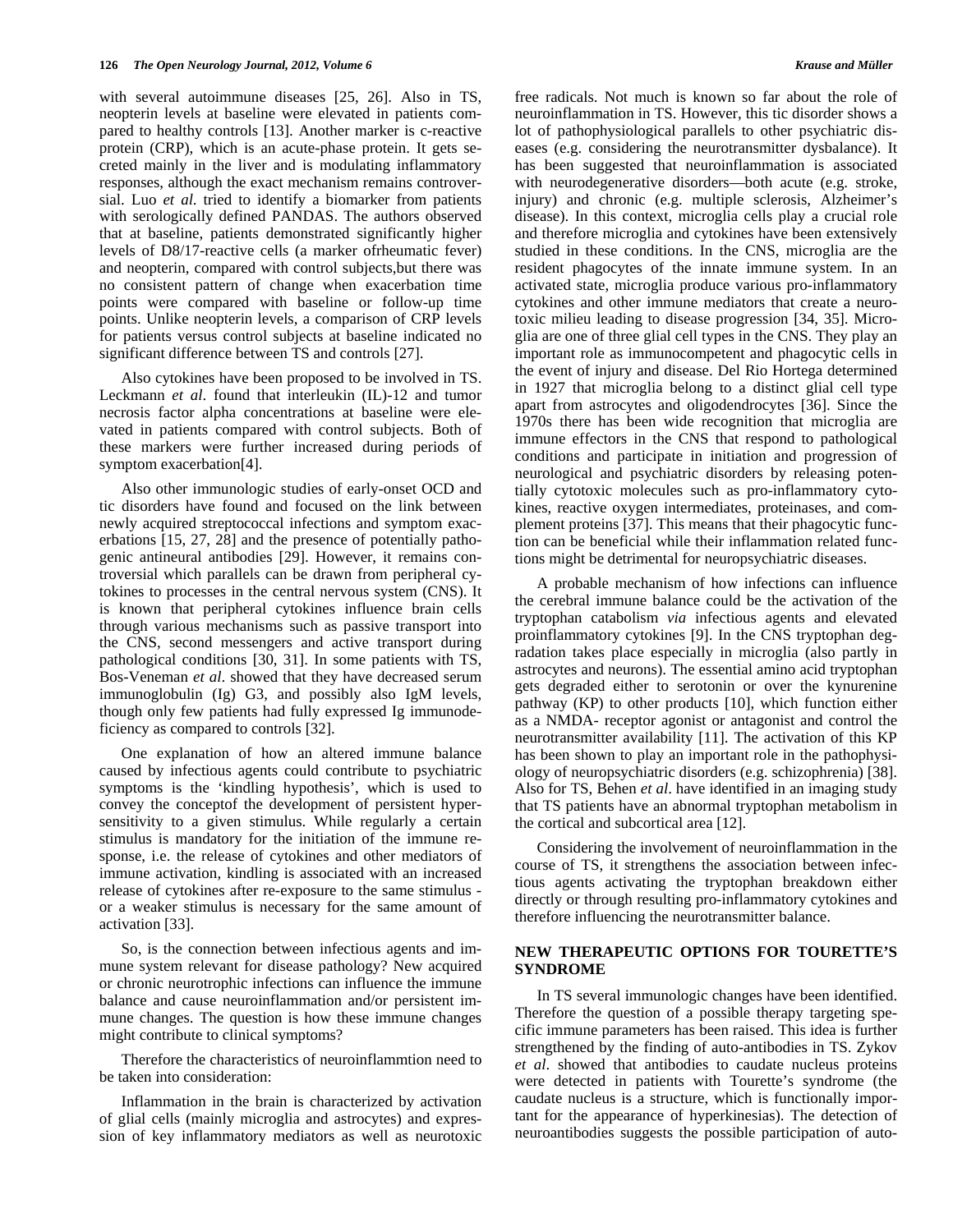immune mechanisms in the pathogenesis of this disease [[39\]](#page-4-23). The presence of neuroantibodies could be an evidence for impairment of the functions of the blood-brain barrier, which regulates the release of elements of neural structures into the bloodstream, their contact with immune system cells, and the transport of neuroantibodies to the CNS and subsequent influencing the neurotransmitter balance. The precise mechanism of the appearance of autoimmune processes in various nervous system diseases remains a subject of investigation and still it is unclear whether these autoimmune processes are consistently part of TS pathology. So far studies remain controversial: Brilot *et al*. found serum autoantibodies that bind to neuronal cell surface antigens are present in Sydenham chorea but not in PANDAS or TS. The findings of this group weaken the autoantibody hypothesis in PANDAS and TS [[40\]](#page-4-24).

Thus, is the observation of antibodies to caudate nucleus proteins a justification to treat TS patients with immunoglobulins? First studies are showing positive effects after the administration of immunoglobulins to patients with TS in the treatment of tic-type hyperkinesias and provide evidence of the involvement of autoimmune mechanisms inducing damage to the dopaminergic system of the striatum. One case report demonstrated that a 14-year-old boy with TS, familial susceptibility, and an increase in the antibody titer of streptococcal antigens was treated with 75 immunoglobulins i.v. over 5 days. Response to this therapy was good regarding motor tics, vocal tics, and behavioural symptoms such as disturbed impulse control which still persisted after 9 months [\[41](#page-4-25)].

Other studies addressed the possibility of using immunoglobulins for intravenous administration and plasma exchange in the treatment of TS. Perlmutter *et al*. wanted to test if post-streptococcal autoimmunity is the cause of the tic exacerbations. In this case, children might respond to immunomodulatory treatments. Patients received either plasma exchange or i.v. immunoglobulins or i.v. placebo. The authors found that the i.v. immunoglobulin group and the plasma-exchange group showed striking improvements in obsessive-compulsive symptoms, anxiety and overall functioning. Tic symptoms were also significantly improved by plasma exchange compared to placebo. The treatment gains were maintained at one year, with 82% of children "much" or "very much" improved over baseline [\[42](#page-4-26)].

The long-term effects of the i.v. immunoglobulins might be associated with the immunomodulatory actions of normal antibodies on T-lymphocytes and macrophages, as well as Blymphocyte functions and their regulatory actions on the membrane-damaging components of the complement system. Therefore the suggestion that autoimmune mechanisms are involved in the pathogenesis of tic-type hyperkinesias might allow widening of the therapeutic approach to TS in the future.

<span id="page-3-14"></span><span id="page-3-13"></span><span id="page-3-12"></span><span id="page-3-11"></span><span id="page-3-10"></span><span id="page-3-9"></span><span id="page-3-8"></span><span id="page-3-7"></span><span id="page-3-6"></span><span id="page-3-5"></span><span id="page-3-4"></span><span id="page-3-3"></span><span id="page-3-2"></span><span id="page-3-1"></span><span id="page-3-0"></span> Taken this together, immunotherapy can be effective in a case in which antibodies to caudate nucleus proteins are detected, which is evidence for the pathogenetic approach of this therapy and further supports the hypothesis that there is an autoimmune variant of tic-type hyperkinesias. However, data on these therapies remains very limited and maybe these

new therapeutic options are only applicable to a subset of TS patients.

 The discussed infectious and immunologic abnormalities in TS indicate that infectious agents and immune parameters might influence the cerebral neurotransmitter balance *via* the tryptophan catabolism. The association of infections and the kynurenic pathway could have therapeutic implications, as at present inhibitors of certain metabolites of this pathway are available [[9\]](#page-3-7).

### **CONFLICT OF INTEREST**

 The authors confirm that this article content has no conflicts of interest.

#### **ACKNOWLEDGEMENTS**

None declared.

#### **REFERENCES**

- [1] Jankovic J. Tourette's syndrome. N Engl J Med 2001; 18; 345(16): 1184-92.
- [2] Tanner CM, Goldman SM, Lyons KE, *et al*. Essential tremor in twins: an assessment of genetic vs environmental determinants of etiology. Neurology 2001; 23; 57(8): 1389-91.
- [3] Mell LK, Davis RL, Owens D. Association between streptococcal infection and obsessive-compulsive disorder, Tourette's syndrome, and tic disorder. Pediatrics 2005; 116(1): 56-60.
- [4] Leckman JF, Katsovich L, Kawikova I, *et al*. Increased serum levels of interleukin-12 and tumor necrosis factor-alpha in Tourette's syndrome. Biol Psychiatry 2005; 15; 57(6): 667-73.
- [5] Morris CM, Pardo-Villamizar C, Gause CD, Singer HS. Serum autoantibodies measured by immunofluorescence confirm a failure to differentiate PANDAS and Tourette syndrome from controls. J Neurol Sci 2009; 15; 276(1-2): 45-8.
- [6] Snider LA, Swedo SE. PANDAS: current status and directions for research. Mol Psychiatry 2004; 9(10): 900-7.
- [7] Krause KH, Dresel S, Krause J, Kung HF, Tatsch K, Lochmuller H. Elevated striatal dopamine transporter in a drug naive patient with Tourette syndrome and attention deficit/ hyperactivity disorder: positive effect of methylphenidate. J Neurol 2002; 249(8): 1116-8.
- [8] Steeves TD, Fox SH. Neurobiological basis of serotonin-dopamine antagonists in the treatment of Gilles de la Tourette syndrome. Prog Brain Res 2008; 172: 495-513.
- [9] Costantino G. New promises for manipulation of kynurenine pathway in cancer and neurological diseases. Expert Opin Ther Targets 2009; 13(2): 247-58.
- [10] Heyes MP, Achim CL, Wiley CA, Major EO, Saito K, Markey SP. Human microglia convert l-tryptophan into the neurotoxin quinolinic acid. Biochem J 1996; 1; 320 ( Pt 2): 595-7.
- [11] Muller N, Schwarz M. Schizophrenia as an inflammation-mediated dysbalance of glutamatergic neurotransmission. Neurotox Res 2006; 0(2): 131-48.
- [12] Behen M, Chugani HT, Juhasz C, *et al*. Abnormal brain tryptophan metabolism and clinical correlates in Tourette syndrome. Mov Disord 2007; 5; 22(15): 2256-62.
- [13] Rickards H, Dursun SM, Farrar G, Betts T, Corbett JA, Handley SL. Increased plasma kynurenine and its relationship to neopterin and tryptophan in Tourette's syndrome. Psychol Med 1996; 26(4): 857-62.
- [14] Hoekstra PJ, Anderson GM, Troost PW, Kallenberg CG, Minderaa RB. Plasma kynurenine and related measures in tic disorder patients. Eur Child Adolesc Psychiatry 2007; 16 Suppl 1: 71-7.
- [15] Swedo SE, Leonard HL, Garvey M, *et al*. Pediatric autoimmune neuropsychiatric disorders associated with streptococcal infections: clinical description of the first 50 cases. Am J Psychiatry 1998; 155(2): 264-71.
- [16] Murphy TK, Snider LA, Mutch PJ, *et al*. Relationship of movements and behaviors to Group A Streptococcus infections in elementary school children. Biol Psychiatry 2007; 1; 61(3): 279-84.